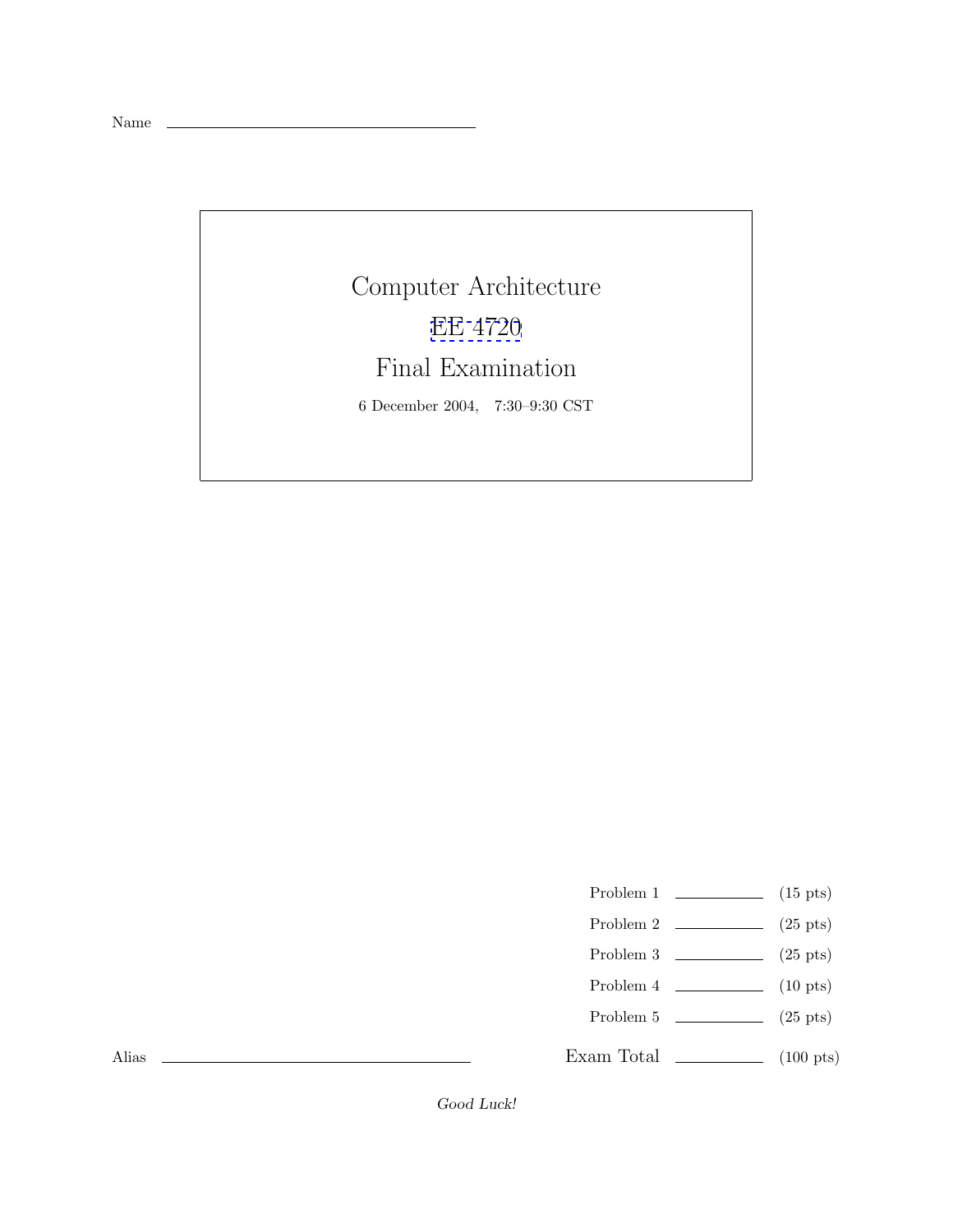Problem 1: The MIPS code below executes as shown on the illustrated dynamically scheduled scalar implementation. There are no exceptions or recoveries; the result (value to be written in r2) of the first instruction is 101, the second is 102, etc. (15 pts)



# Cycle 0 1 2 3 4 5 6 7 8 9 10 11 12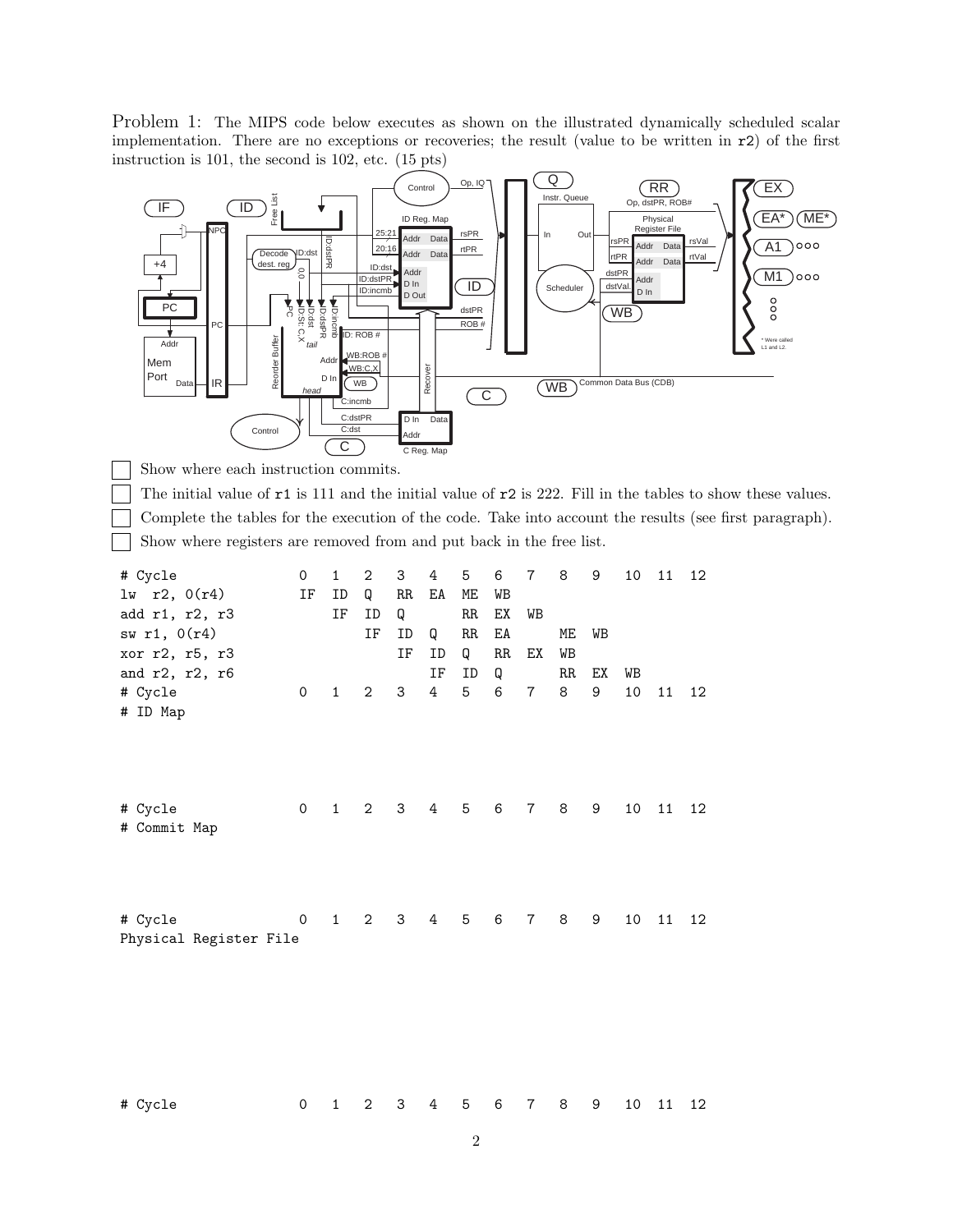Problem 2: An extended version of MIPS, called MMMIPS, includes memory-to-memory (MM) arithmetic instructions that can read the first source operand from memory and write a result to memory; the second source operand is always an immediate and the MM's are encoded in format I. Their mnemonics end with .mm, .mr, or .rm and they operate as described in the comments below. (25 pts)

| lw | r1, 2(r3)                |  | # r1 = Mem[r3+2] (Existing instruction, for your reference.) |
|----|--------------------------|--|--------------------------------------------------------------|
|    | add.mm (r4),(r5), 3      |  | # $Mem[r4] = Mem[r5] + 3$                                    |
|    | sub.rm $r6$ , $(r7)$ , 3 |  | # $r6 = \text{Mem}[r7] + 3$                                  |
|    | or.mr (r8), r9, 3        |  | # $Mem[r8] = r9 + 3$                                         |

(*a*) Shown below is a partially completed implementation of MMMIPS. It includes a new stage, MS (the S is for source), that has a memory port for the source operand, shown unconnected. For use in a later part of this problem, boxes  $\boxed{\text{mem src}}$  and  $\boxed{\text{mem dst}}$  identify an instruction as having a memory source operand (output 1) or a memory destination operand (output 1) (an instruction can have both). An output of 0 means the respective operand is not from or to memory.

Connect the MS-stage memory port for the MM instructions.

Modify connections to the MEM-stage memory port for the MM instructions.

Make sure existing MIPS load and store instructions continue to work correctly.

For this part don't add bypassing or control logic.

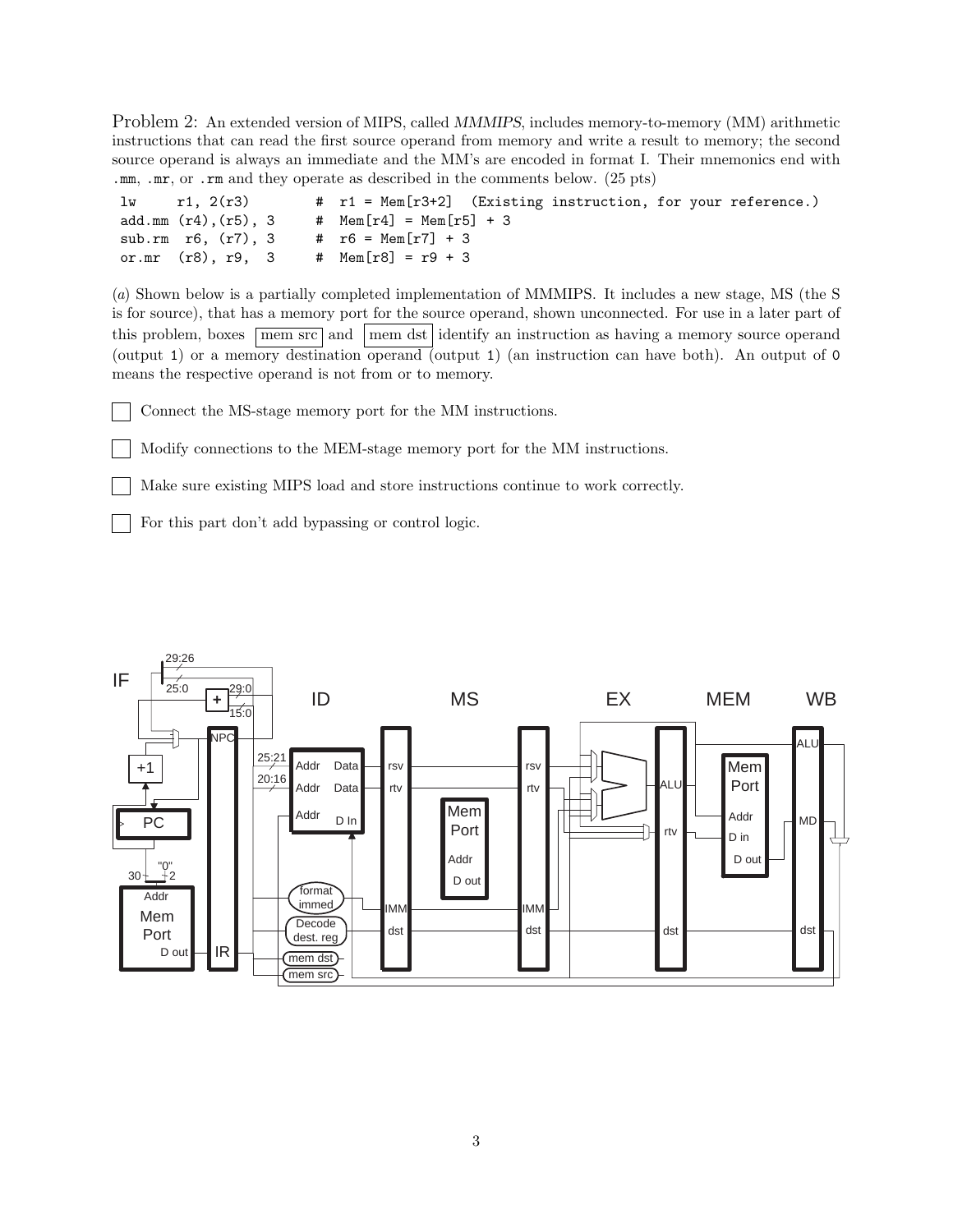*For the problems below use either the diagram below or the one on the previous page.*



(*b*) Add a bypass connection so that the code below can execute without a stall or show which existing bypass connection can be used.

Add or identify the connection.

Show which cycle the bypass connection is used.

| # Cycle                          | 0 1 2 3 4 5 6 |  |                   |  |
|----------------------------------|---------------|--|-------------------|--|
| add r1, r2, r3 IF ID MS EX ME WB |               |  |                   |  |
| sub.mr $(r1)$ , r4, 5            |               |  | IF ID MS EX ME WB |  |

(*c*) Can a bypass connection be added for the code below? If yes, should it be added? Explain.

Show how and/or explain why not.

# Cycle 0 1 2 3 4 5 6 add r1, r2, r3 IF ID MS EX ME WB sub.rm r6, (r1), 5 IF ID MS EX ME WB

(*d*) Show the bypass connections (if any) and control logic so that the code below executes without a stall (and without causing other instructions to execute incorrectly, of course). The control logic should deliver a BYPASS signal to the EX stage at the right time, it should be 1 if a bypass of the type needed below is necessary. Do not connect it to anything.

Show the control logic generating BYPASS.

Add the bypass connection or show which existing one would be used.

```
# r1 = 0x1000, r5 = 0x1000
# Cycle 0 1 2 3 4 5 6
add.mr (r1), r2, 3 IF ID MS EX ME WB
sub.rm r4, (r5), 6 IF ID MS EX ME WB
```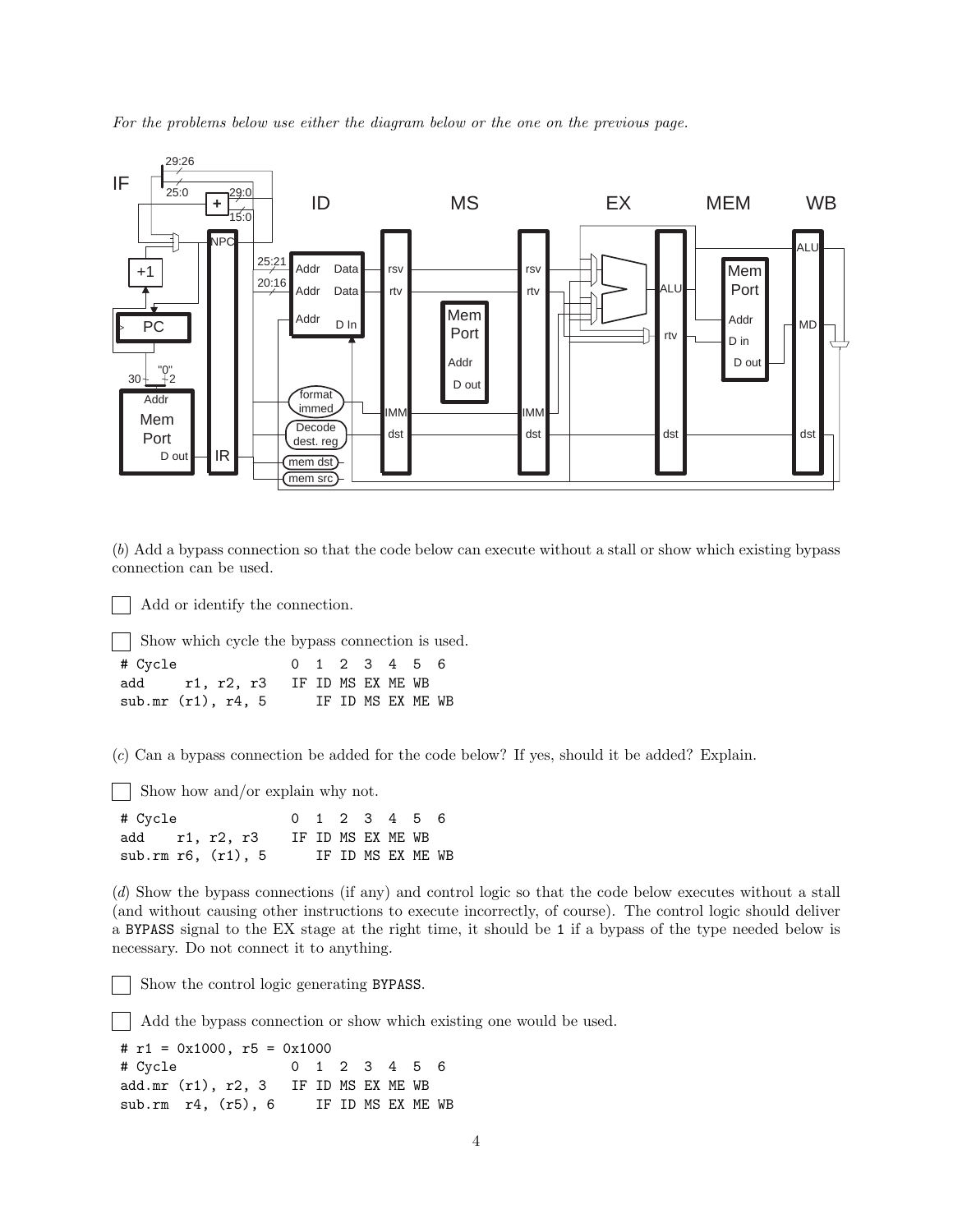Problem 3: Answer each question below. Be sure to check each code fragment for dependencies. (25 pts)

(*a*) Show a pipeline execution diagram for the code fragment below running on the usual statically scheduled and bypassed scalar MIPS implementation. *Note: Bypassing and static scheduling not mentioned in the original exam.*

# Cycle 0 1 2 3 4 5678 lw r1, 0(r2) add r3, r1, r4 Solve this easy problem.

(*b*) The sub.s instruction below stalls in IF. # Cycle 0 1 2 3 4 5 6 7 8 9 10 11 add.s f4, f5, f6 IF ID A1 A2 A3 A4 WF sub.s f7, f4, f8 IF -------> ID A1 A2 A3 A4 WF add.s f9, f10, f11 IF ID A1 A2 A3 A4 WF

What's wrong about the stall?

Show correct execution.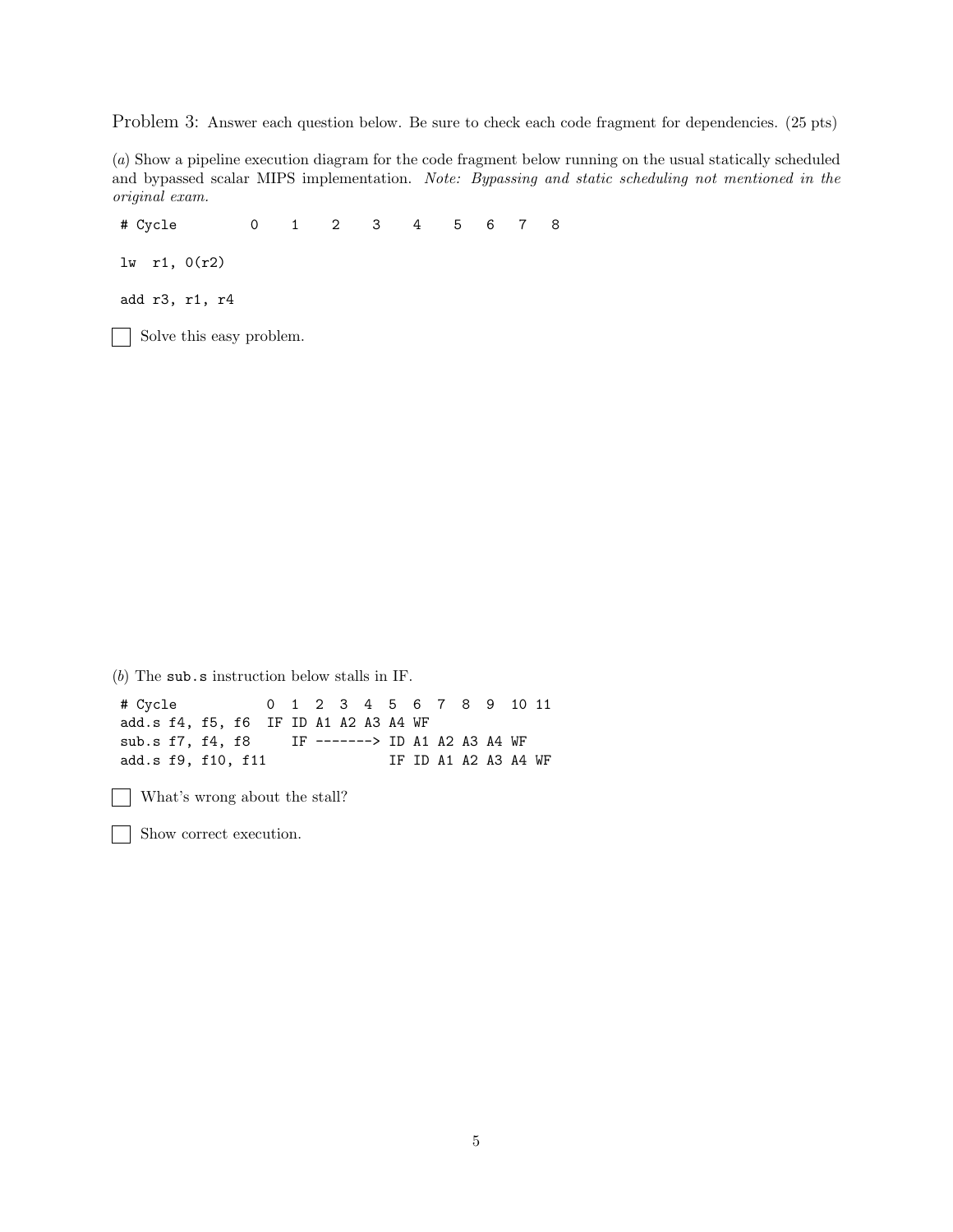Problem 3, continued:

(*c*) The code below executes on a dynamically scheduled machine of the type used in the first problem and in class. The mul.s stalls in ID.

# ROB initially empty. # Cycle 0 1 2 3 4 5 6 7 8 9 10 11 12 13 14 15 16 add.s f4, f5, f6 IF ID Q RR A1 A2 A3 A4 WF C sub.s f7, f4, f8 IF ID Q RR A1 A2 A3 A4 WF C mul.s f9, f10, f11 IF ID -------> Q RR M1 M2 M3 M4 M5 M6 WF C What's wrong about the stall?  $\mathbf{I}$ Show correct execution.

If the "ROB initially empty." comment was not there then the execution above would be possible, albeit misleading. How would the stall be possible?

(*d*) Show a pipeline execution diagram for the code below executing on a 2-way statically scheduled superscalar MIPS implementation. *Note: In the original exam "statically scheduled" was omitted so an answer for either type of system would be correct.*

| # Cycle          |                                                                             |  |  | 0 1 2 3 4 5 6 7 8 |  | 9                   | 10 11 |  |
|------------------|-----------------------------------------------------------------------------|--|--|-------------------|--|---------------------|-------|--|
| 0x1000:          |                                                                             |  |  |                   |  |                     |       |  |
| $1w$ r4, $0(r5)$ |                                                                             |  |  |                   |  |                     |       |  |
| add r1, r2, r3   |                                                                             |  |  |                   |  |                     |       |  |
| lh $r6, 0(r4)$   |                                                                             |  |  |                   |  |                     |       |  |
| xor r7, r1, r9   |                                                                             |  |  |                   |  |                     |       |  |
|                  | sll r10, r11, 12                                                            |  |  |                   |  |                     |       |  |
|                  | srl r14, r15, 16                                                            |  |  |                   |  |                     |       |  |
| # Cycle          |                                                                             |  |  |                   |  | 0 1 2 3 4 5 6 7 8 9 | 10 11 |  |
|                  | Execution must be for decode logic of ordinary complexity. (See next item.) |  |  |                   |  |                     |       |  |

Execution must allow precise exceptions.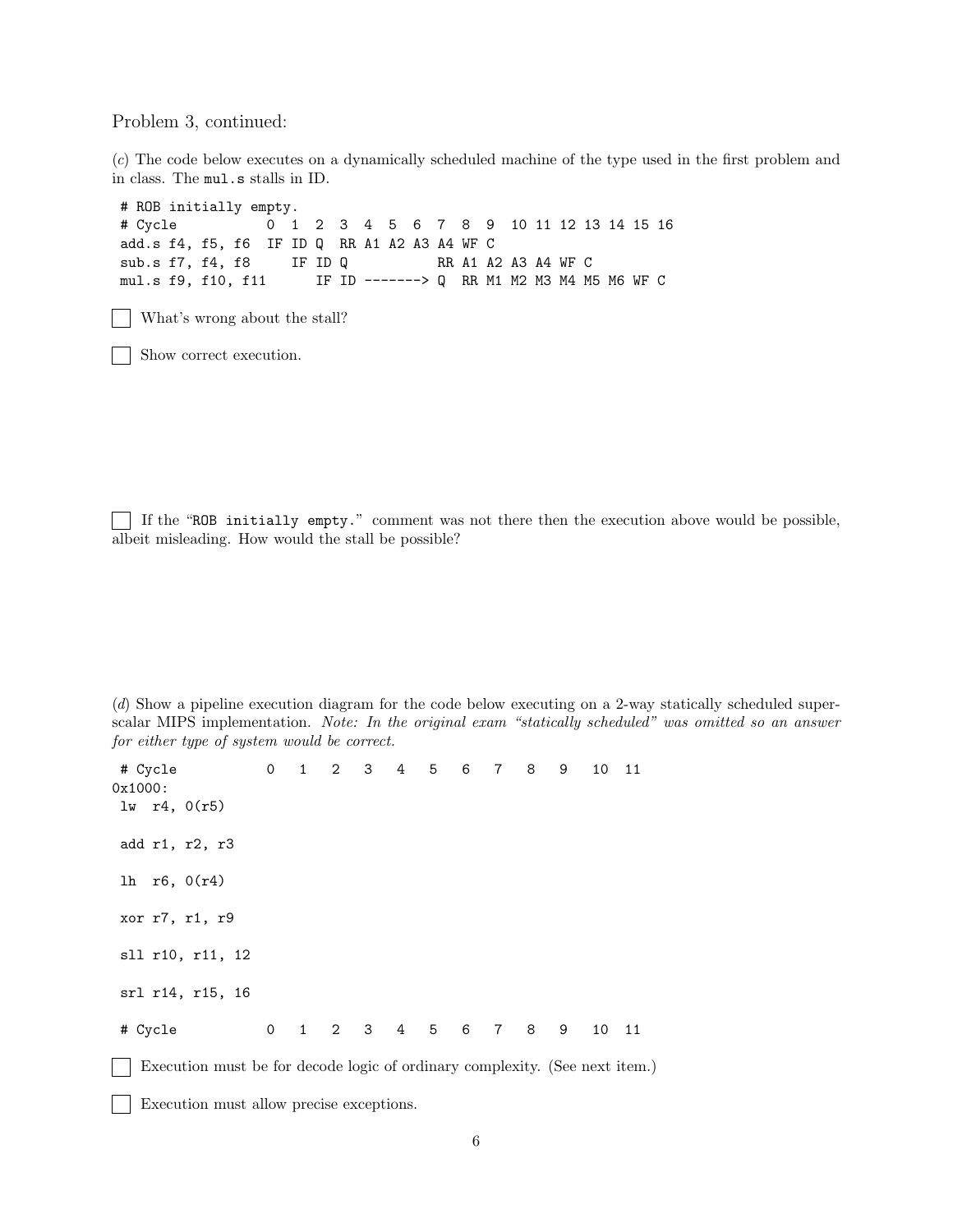Problem 4: (10 pts) The diagram below is for a two-way set-associative cache on a system with 8-bit characters. Answer the following, formulæ are fine as long as they consist of grade-time constants.

Fill in the blanks in the diagram.





Cache Capacity (Indicate Unit!!):  $\sim$ 

Memory Needed to Implement (Indicate Unit!!):  $\blacksquare$ 

Line Size (Indicate Unit!!):

Show the bit categorization for an eight-way cache with the same capacity and line size.

| ິ<br>--<br>$\sim$ |  |  |
|-------------------|--|--|
|                   |  |  |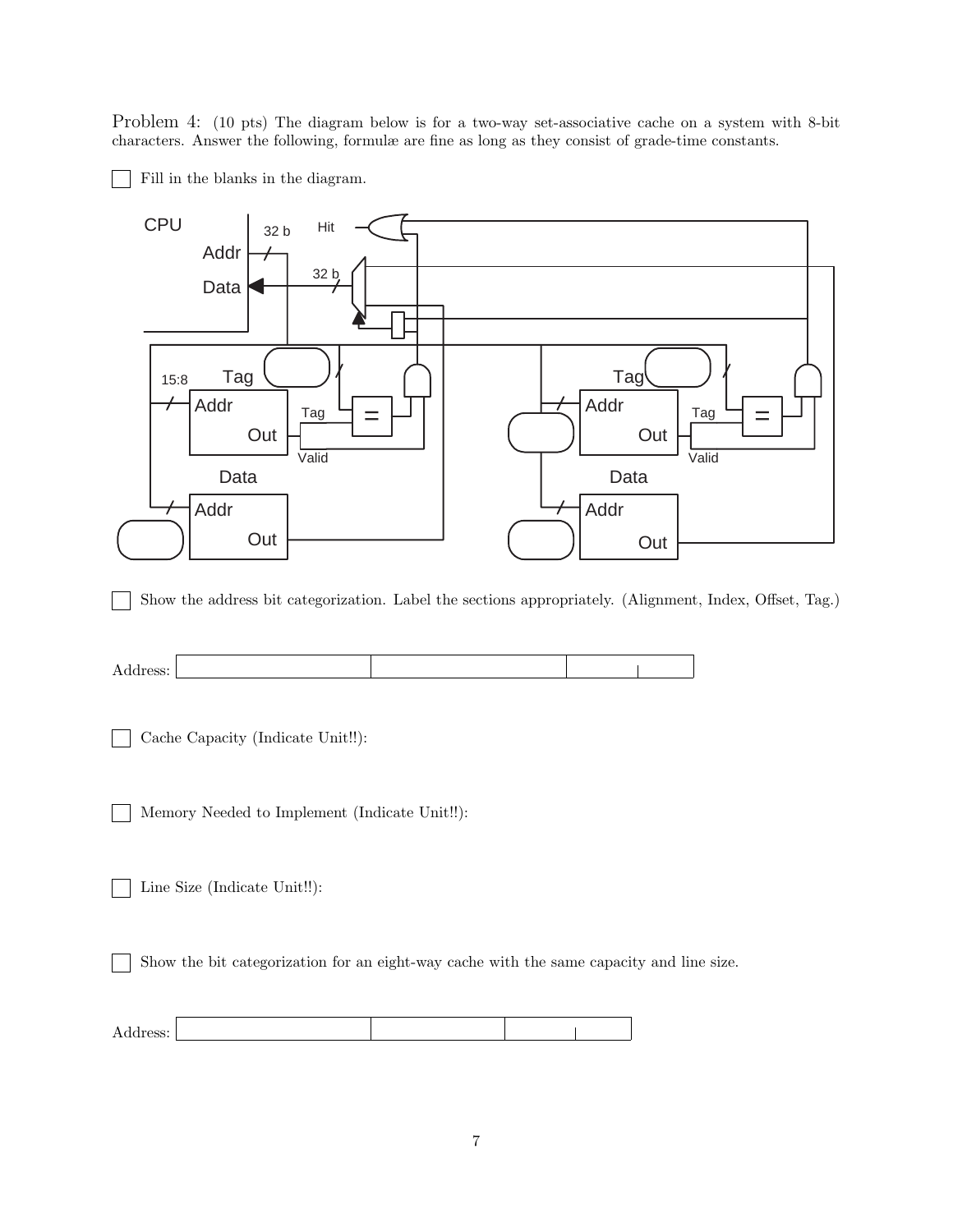Problem 5: Answer each question below.

(*a*) The register renaming technique used in the dynamically scheduled processor (what the register maps do) solves a problem encountered when instructions execute out of order.(5 pts)

What is the problem and how does it solve it?  $\sim$ 

Provide an example showing what would go wrong without renaming.  $\mathbf{L}$ 

(*b*) When it comes to caches one line size does not fit all.(5 pts)

 $\blacksquare$ 

When is it better to have larger line sizes? Explain how the larger lines help.  $\blacksquare$ 

When is it better to have smaller line sizes? Explain how larger lines would hurt.